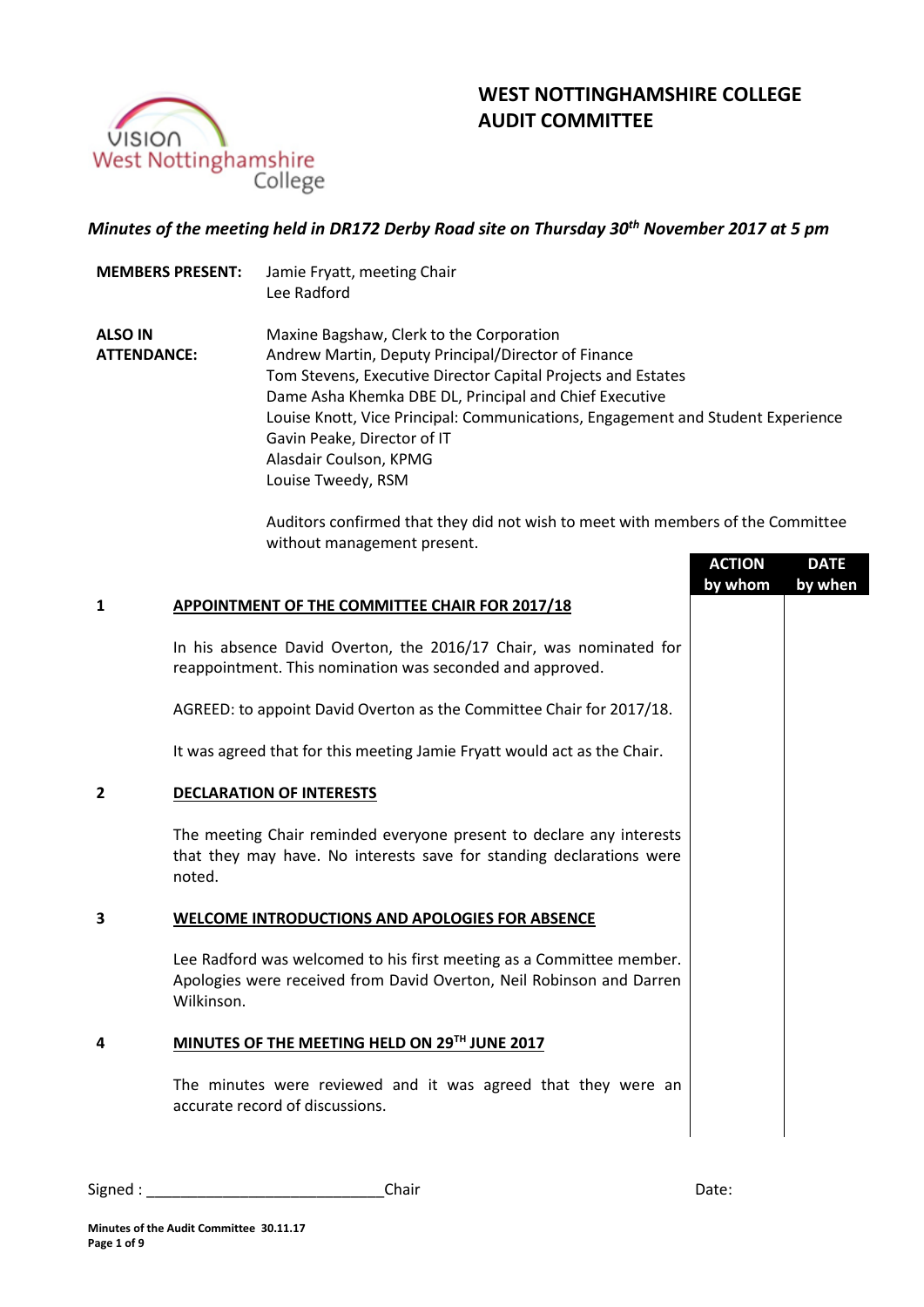|   | AGREED: to approve the minutes of the meeting held on 29 <sup>th</sup> June 2017.                                                                                                                                                                                                                                                                                                                                                                                                                                                                                                                                                                                                                                                                                                                                                                                                                                                                                      |           |          |
|---|------------------------------------------------------------------------------------------------------------------------------------------------------------------------------------------------------------------------------------------------------------------------------------------------------------------------------------------------------------------------------------------------------------------------------------------------------------------------------------------------------------------------------------------------------------------------------------------------------------------------------------------------------------------------------------------------------------------------------------------------------------------------------------------------------------------------------------------------------------------------------------------------------------------------------------------------------------------------|-----------|----------|
|   | There was one typographical error noted at page 14, second paragraph.<br>There is an 'I' missing in the word College. The Clerk confirmed that she<br>would make this small change as requested.                                                                                                                                                                                                                                                                                                                                                                                                                                                                                                                                                                                                                                                                                                                                                                       |           |          |
| 5 | <b>ACTION PROGRESS REPORT</b>                                                                                                                                                                                                                                                                                                                                                                                                                                                                                                                                                                                                                                                                                                                                                                                                                                                                                                                                          |           |          |
|   | Members reviewed the table and an update was given in relation to item<br>5. The Director of IT confirmed that the College runs penetration testing<br>each year and that this year it will be both internal and external testing.                                                                                                                                                                                                                                                                                                                                                                                                                                                                                                                                                                                                                                                                                                                                     |           |          |
|   | AGREED: to note the content of the update provided.                                                                                                                                                                                                                                                                                                                                                                                                                                                                                                                                                                                                                                                                                                                                                                                                                                                                                                                    |           |          |
| 6 | DATA PROTECTION REPORT (GDPR UPDATE)                                                                                                                                                                                                                                                                                                                                                                                                                                                                                                                                                                                                                                                                                                                                                                                                                                                                                                                                   |           |          |
|   | The Director of IT introduced his report and set out the College's position<br>in terms of responding to the new legislation. He explained that the<br>difficulty is that this is a European law and it is being interpreted in the<br>UK in steps, so monthly updates are being provided which then<br>influences actions required.                                                                                                                                                                                                                                                                                                                                                                                                                                                                                                                                                                                                                                   |           |          |
|   | Phase 1 of the Colleges response has been 'awareness raising', this phase<br>will be complete this week and reasonable progress is being made.<br>Internal auditors are scheduled to undertake audit testing in January<br>2018 which will give a really good understanding of any further actions<br>required. The Information Commissioner's Office has issued a 12 point<br>plan for businesses to prepare for the changes. This has been utilised by<br>the College and broken down in to an action plan. Currently this is<br>broken down in to 52 areas with 15 green, 18 amber and 19 red risks.<br>Whilst satisfactory progress is being made against the plan, the current<br>number of amber and red risks means that the overall College risk is<br>being maintained at 'red' on the College's risk register. He confirmed<br>that an update on the plan will be provided every two months to<br>Governors so that they can receive the required assurance. | Dir of IT | Feb 2018 |
| Q | The Principal challenged the Director of IT and questioned how staff and<br>the College can make sure that the work required is done efficiently,<br>with less intensive human time required. She questioned whether it was<br>possible to make use of machine intelligence. In terms of the latter the<br>Director of IT explained that the College is part of a pilot scheme but that<br>the use of machine intelligence is still very much in its early stages. The<br>suggestion made was to look to see what other sectors are doing in<br>terms of implementing the new GDPR requirements.                                                                                                                                                                                                                                                                                                                                                                       |           |          |
| Q | The Committee questioned whether the May 2018 deadline is<br>achievable. The Director of IT confirmed that it is achievable in terms of<br>structured data, however the unstructured data (papers etc.) would be<br>considered at a later stage.                                                                                                                                                                                                                                                                                                                                                                                                                                                                                                                                                                                                                                                                                                                       |           |          |
|   |                                                                                                                                                                                                                                                                                                                                                                                                                                                                                                                                                                                                                                                                                                                                                                                                                                                                                                                                                                        |           |          |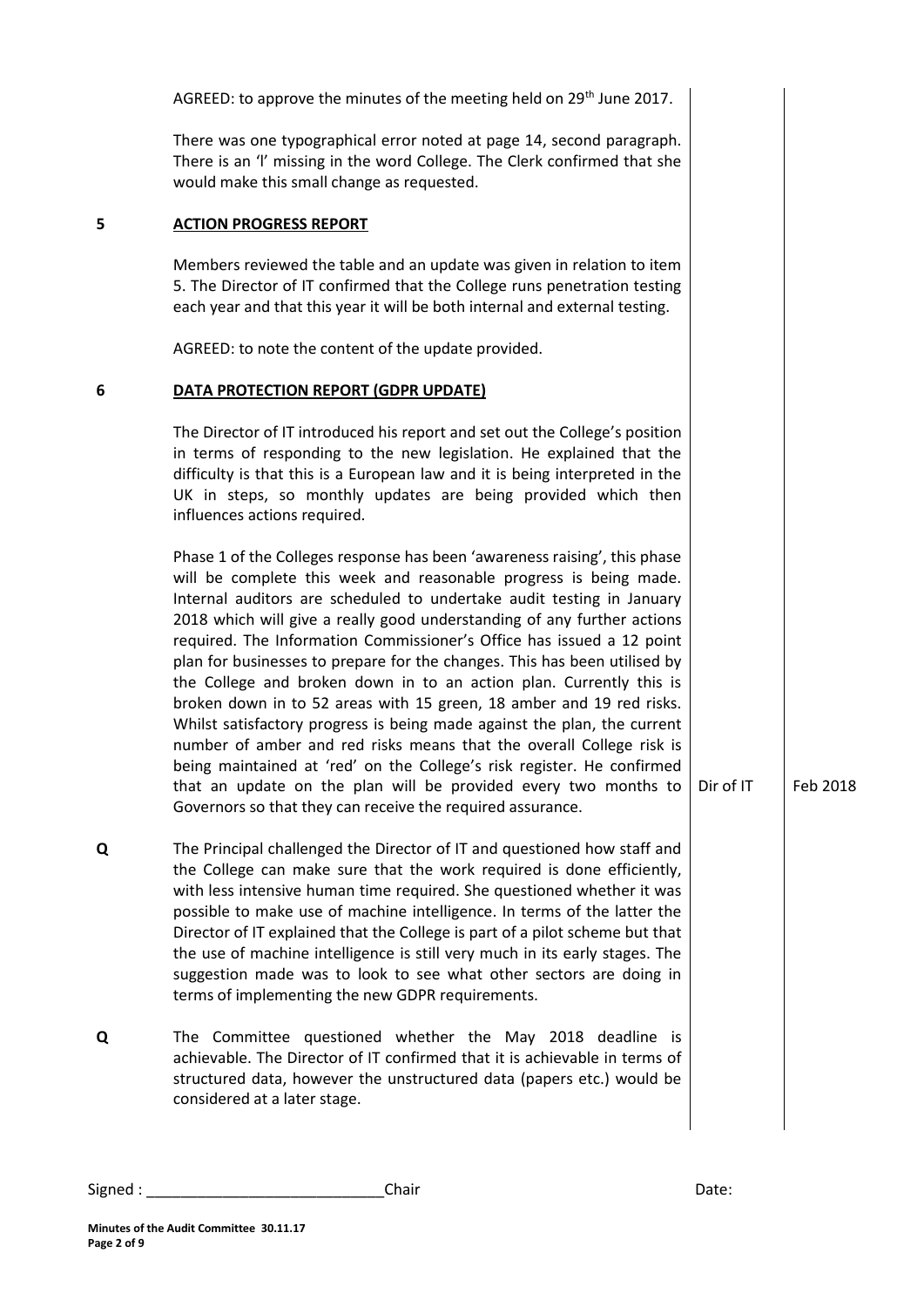Jan/ April 2018

| AGREED: to note the content of the update provided.<br>7<br><b>INTERNAL AUDIT</b><br>Louise Tweedie from RSM Tennon introduced this item and a number of<br>matters were considered<br>1) Key Financial Controls - she explained that this report follows<br>three visits which are undertaken across the year. A green RAG<br>rating has been given which means that 'taking account of the<br>issues identified the Board can take substantial assurance that<br>controls upon which the organisation relies to manage the<br>identified risks are suitably designed consistently applied and<br>operating effectively'. She indicated that there were only two<br>improvement recommendations made following audit testing<br>which is a very good outcome. Members considered the actions<br>agreed and it was explained that both were something that has<br>arisen because of capacity issues within the team.<br>AGREED: to note the content of the report provided.<br>2) Annual Report for 2016/17<br>Members' attention was drawn to page 55 of the pack. She confirmed a<br>clean opinion in that the organisation has an 'adequate and effective<br>framework for risk management, governance and internal control,<br>however their work identified further improvements to the framework<br>of risk management, governance and internal control to ensure that it<br>remains adequate and effective'. These recommendations are set out at<br>page 62. These are a summary of the actions and reports shared with<br>this committee throughout the 16/17 academic year. All agreed that it<br>was pleasing to see no red RAG rated actions for the year.<br>AGREED: to note the content of the Internal Audit Annual Report for<br>2016/17.<br>3) Internal audit progress report for 17/18<br>Members' attention was drawn to page 67 which is a reminder of the<br>work scheduled for the year. No onsite field work has yet taken place but<br>it is planned between December 2017 and April 2018. |       |
|--------------------------------------------------------------------------------------------------------------------------------------------------------------------------------------------------------------------------------------------------------------------------------------------------------------------------------------------------------------------------------------------------------------------------------------------------------------------------------------------------------------------------------------------------------------------------------------------------------------------------------------------------------------------------------------------------------------------------------------------------------------------------------------------------------------------------------------------------------------------------------------------------------------------------------------------------------------------------------------------------------------------------------------------------------------------------------------------------------------------------------------------------------------------------------------------------------------------------------------------------------------------------------------------------------------------------------------------------------------------------------------------------------------------------------------------------------------------------------------------------------------------------------------------------------------------------------------------------------------------------------------------------------------------------------------------------------------------------------------------------------------------------------------------------------------------------------------------------------------------------------------------------------------------------------------------------------------------------------------------------------------------|-------|
|                                                                                                                                                                                                                                                                                                                                                                                                                                                                                                                                                                                                                                                                                                                                                                                                                                                                                                                                                                                                                                                                                                                                                                                                                                                                                                                                                                                                                                                                                                                                                                                                                                                                                                                                                                                                                                                                                                                                                                                                                    |       |
|                                                                                                                                                                                                                                                                                                                                                                                                                                                                                                                                                                                                                                                                                                                                                                                                                                                                                                                                                                                                                                                                                                                                                                                                                                                                                                                                                                                                                                                                                                                                                                                                                                                                                                                                                                                                                                                                                                                                                                                                                    |       |
|                                                                                                                                                                                                                                                                                                                                                                                                                                                                                                                                                                                                                                                                                                                                                                                                                                                                                                                                                                                                                                                                                                                                                                                                                                                                                                                                                                                                                                                                                                                                                                                                                                                                                                                                                                                                                                                                                                                                                                                                                    |       |
|                                                                                                                                                                                                                                                                                                                                                                                                                                                                                                                                                                                                                                                                                                                                                                                                                                                                                                                                                                                                                                                                                                                                                                                                                                                                                                                                                                                                                                                                                                                                                                                                                                                                                                                                                                                                                                                                                                                                                                                                                    |       |
|                                                                                                                                                                                                                                                                                                                                                                                                                                                                                                                                                                                                                                                                                                                                                                                                                                                                                                                                                                                                                                                                                                                                                                                                                                                                                                                                                                                                                                                                                                                                                                                                                                                                                                                                                                                                                                                                                                                                                                                                                    |       |
|                                                                                                                                                                                                                                                                                                                                                                                                                                                                                                                                                                                                                                                                                                                                                                                                                                                                                                                                                                                                                                                                                                                                                                                                                                                                                                                                                                                                                                                                                                                                                                                                                                                                                                                                                                                                                                                                                                                                                                                                                    |       |
|                                                                                                                                                                                                                                                                                                                                                                                                                                                                                                                                                                                                                                                                                                                                                                                                                                                                                                                                                                                                                                                                                                                                                                                                                                                                                                                                                                                                                                                                                                                                                                                                                                                                                                                                                                                                                                                                                                                                                                                                                    |       |
|                                                                                                                                                                                                                                                                                                                                                                                                                                                                                                                                                                                                                                                                                                                                                                                                                                                                                                                                                                                                                                                                                                                                                                                                                                                                                                                                                                                                                                                                                                                                                                                                                                                                                                                                                                                                                                                                                                                                                                                                                    |       |
|                                                                                                                                                                                                                                                                                                                                                                                                                                                                                                                                                                                                                                                                                                                                                                                                                                                                                                                                                                                                                                                                                                                                                                                                                                                                                                                                                                                                                                                                                                                                                                                                                                                                                                                                                                                                                                                                                                                                                                                                                    |       |
|                                                                                                                                                                                                                                                                                                                                                                                                                                                                                                                                                                                                                                                                                                                                                                                                                                                                                                                                                                                                                                                                                                                                                                                                                                                                                                                                                                                                                                                                                                                                                                                                                                                                                                                                                                                                                                                                                                                                                                                                                    |       |
| AGREED: to note the content of the update provided.                                                                                                                                                                                                                                                                                                                                                                                                                                                                                                                                                                                                                                                                                                                                                                                                                                                                                                                                                                                                                                                                                                                                                                                                                                                                                                                                                                                                                                                                                                                                                                                                                                                                                                                                                                                                                                                                                                                                                                |       |
| Chair<br>Signed : __________                                                                                                                                                                                                                                                                                                                                                                                                                                                                                                                                                                                                                                                                                                                                                                                                                                                                                                                                                                                                                                                                                                                                                                                                                                                                                                                                                                                                                                                                                                                                                                                                                                                                                                                                                                                                                                                                                                                                                                                       | Date: |

He confirmed that there is a development session planned for Governors

in January 2018 which will give them a better understanding of the  $\vert$  Dir of IT

**Page 3 of 9**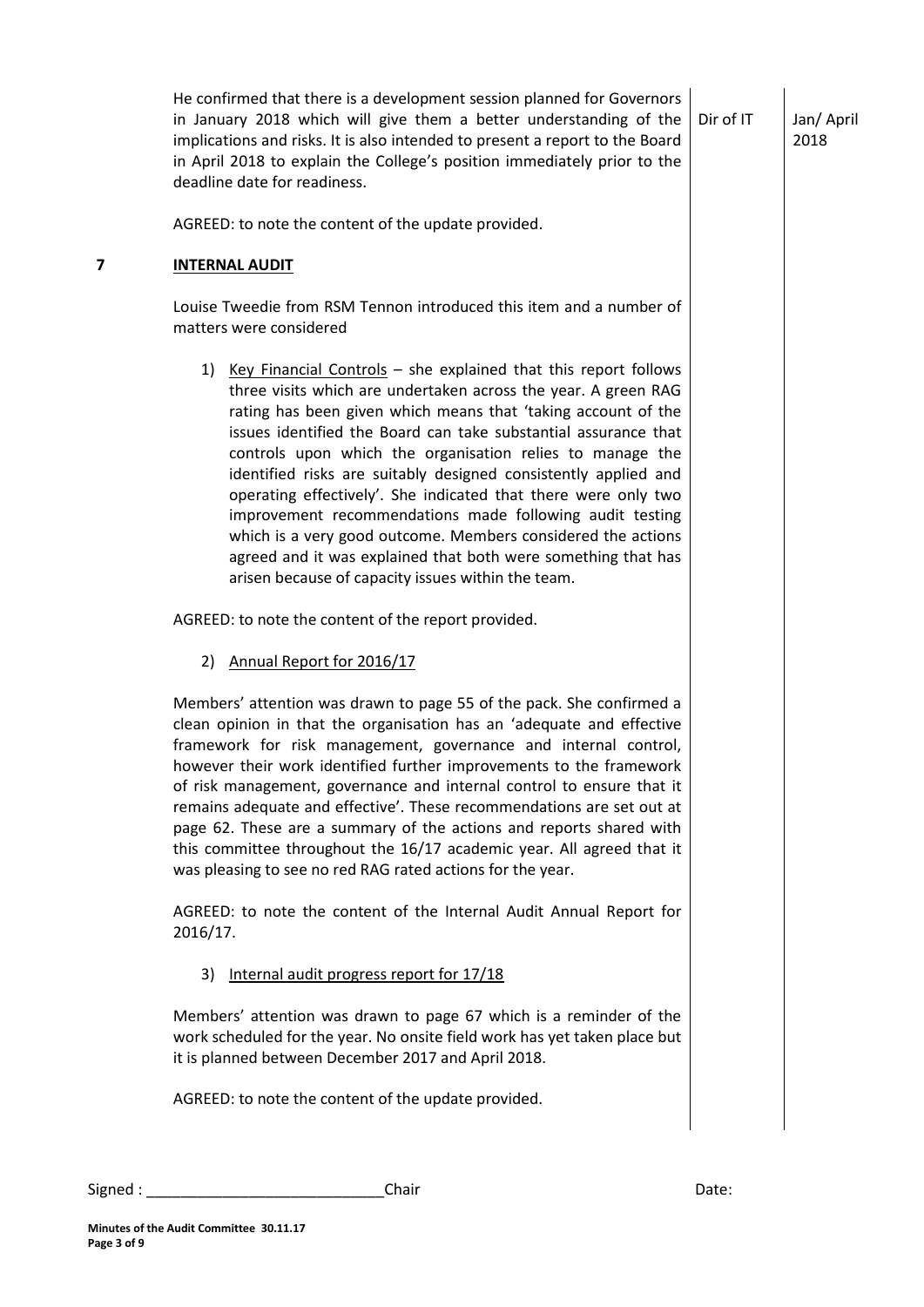#### **8 COMPOSITE COLLEGE RECOMMENDATIONS REPORT**

The Deputy Principal introduced this item and drew members' attention to the table on page 91, section 2.1. He advised that in terms of outstanding recommendations there are currently six actions to be implemented from 16/17, of which five are medium risk and one is low risk. Three of the actions relate to the apprenticeship programme and include the development and introduction of e-portfolio which is nearly complete, one other is to do with pricing and costings. In relation to the latter he explained that the team are getting the practicalities right before then developing the agreed policies and procedures. He advised that two of the actions still outstanding relate to key financial controls and have been picked up by internal auditors as part of their follow up work. He provided assurance that actions are being addressed but that there has simply been a delay in terms of financial team capacity and also the challenges seen and reported to the Board regarding Vision Business.

AGREED: to note the content of the update provided.

#### **9 2016/17 FINANCIAL STATEMENTS AUDIT MANAGEMENT LETTER**

The Deputy Principal advised that the College is not yet at the stage of having a Management Letter as it has not been possible to finalise the accounts because of the ongoing partner investigation. Putting the investigation aside, there have been no issues in terms of the audit work undertaken and the numbers included within the accounts.

He advised that the College is not in an unnecessary hurry to sign off the financial accounts as it wants to be able to resolve the investigation properly first. The impact of this is that the College may not be able to file the accounts by the deadline of  $31<sup>st</sup>$  December with the ESFA. If it realistically believes that it cannot hit this deadline then an extension will be sought from the ESFA. The steps required to finalise the accounts include:

- a) Conclusion of the investigation;
- b) An analysis as to whether or not the outcome has an impact upon the accounts; and
- c) External auditors to then review any potential impact the investigation may have on their Management Letter.

AGREED: to note the update provided.

## **10 2016/17 DRAFT MEMBERS REPORT AND DRAFT FINANCIAL STATEMENTS**

The Deputy Principal confirmed, as previously reported, that these are still very much draft. Minor changes have been agreed in terms of reconciliations. He reminded the Committee that the format of the accounts is as prescribed by the sector and key matters noted were:

Signed : \_\_\_\_\_\_\_\_\_\_\_\_\_\_\_\_\_\_\_\_\_\_\_\_\_\_\_\_Chair Date: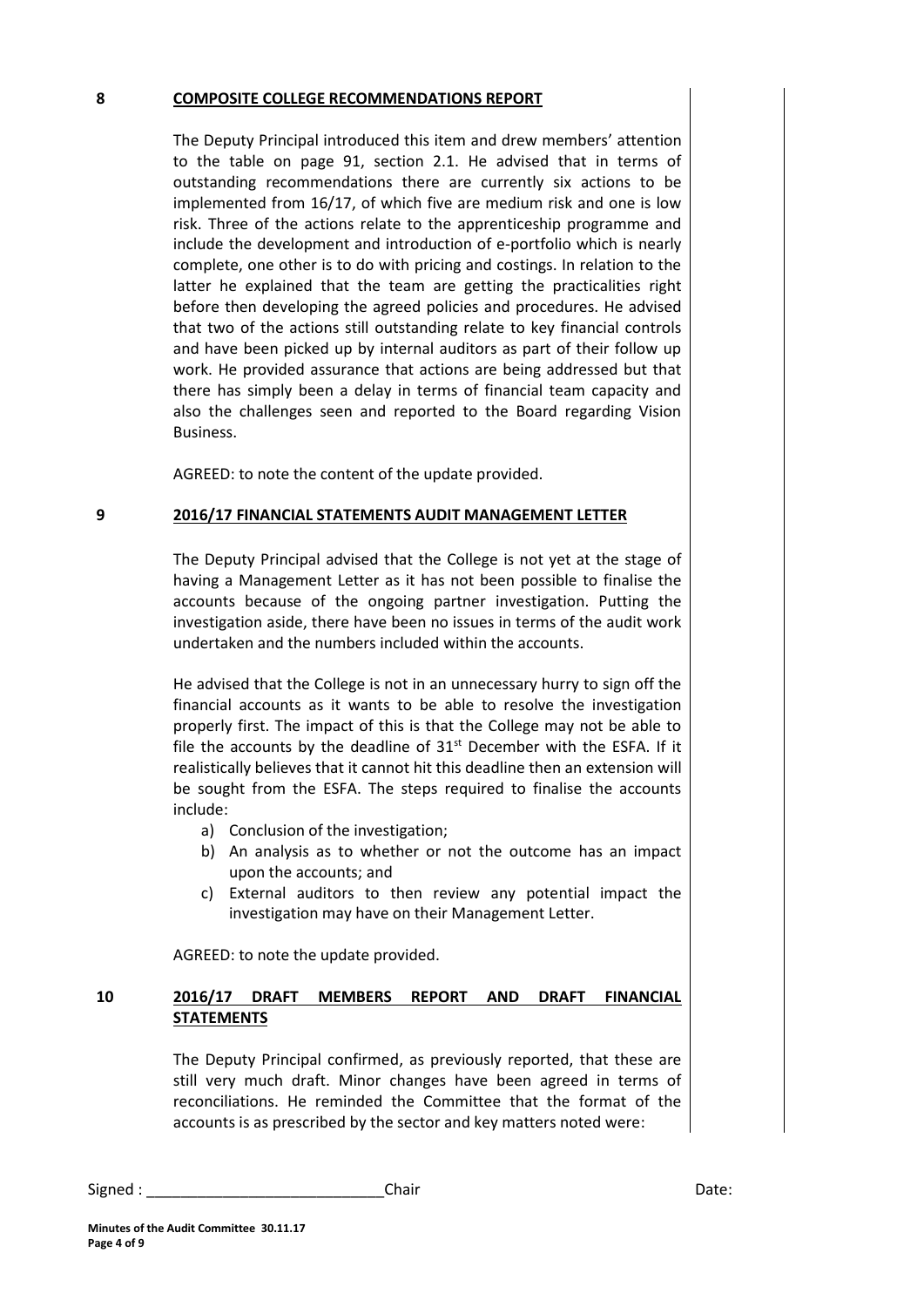- Page 4 sets out the strategic objectives;
- Page 5 details how objectives will be implemented;
- Page 7 gives a summary of the financial position;
- Page 10 the missing data in relation to student achievements can now be included;
- Page 11 sets out the key risks and uncertainties (and includes data protection);
- Page 17 is the statement of corporate governance and internal control;
- Page 18 sets out a list of Governors;
- Page 20 and 21 sets out the detail of the committees in place;
- Page 23 sets out the statement of going concern. He explained that it is this paragraph which may be impacted by the investigation;
- Page 21 sets out the statement on regularity;
- Page 25 is a summary statement of responsibilities of the Corporation;
- Page 26 and 27 are the two reports from KPMG which are yet to be received;
- Page 30 onwards are the actual numbers;
- Page 33 shows the cash flow.

As an overview he confirmed that the result for 16/17 are broadly similar to the prior year. Members' attention was particularly drawn to the balance sheet on page 32 where it was explained that the position still remains relatively weak in terms of liquidity as the College comes out of the capital development programme and also because of the pension deficit.

In relation to the pension deficit he advised that the actuaries, Barnett Waddingham, had been asked to look at the assumptions included within their calculations, particularly regarding wage inflection which was set at 4.2%. The College has argued that this is very high and was not in line with practices in the public sector. Actuaries have revalued the position and accepted the argument put forward and therefore there has been a small positive impact, however the real issue is the discount rate assumed and actuaries will not move their position on this.

The Committee accepted that what was being presented and considered by them today was not a final draft. They noted that the audit was largely complete save for the outcome of a partner investigation. It is expected that once the investigation is concluded and the impact is known then the accounts will go to the Board for approval.

The Committee considered the accounts in detail and queried why on page 44 the 'Group' premises cost figure is less than the 'College'. It was explained that this is because of a write back transaction in the Colleges subsidiary VWS. It was also clarified at page 55 that the total expenses paid to Governors for the year was £0.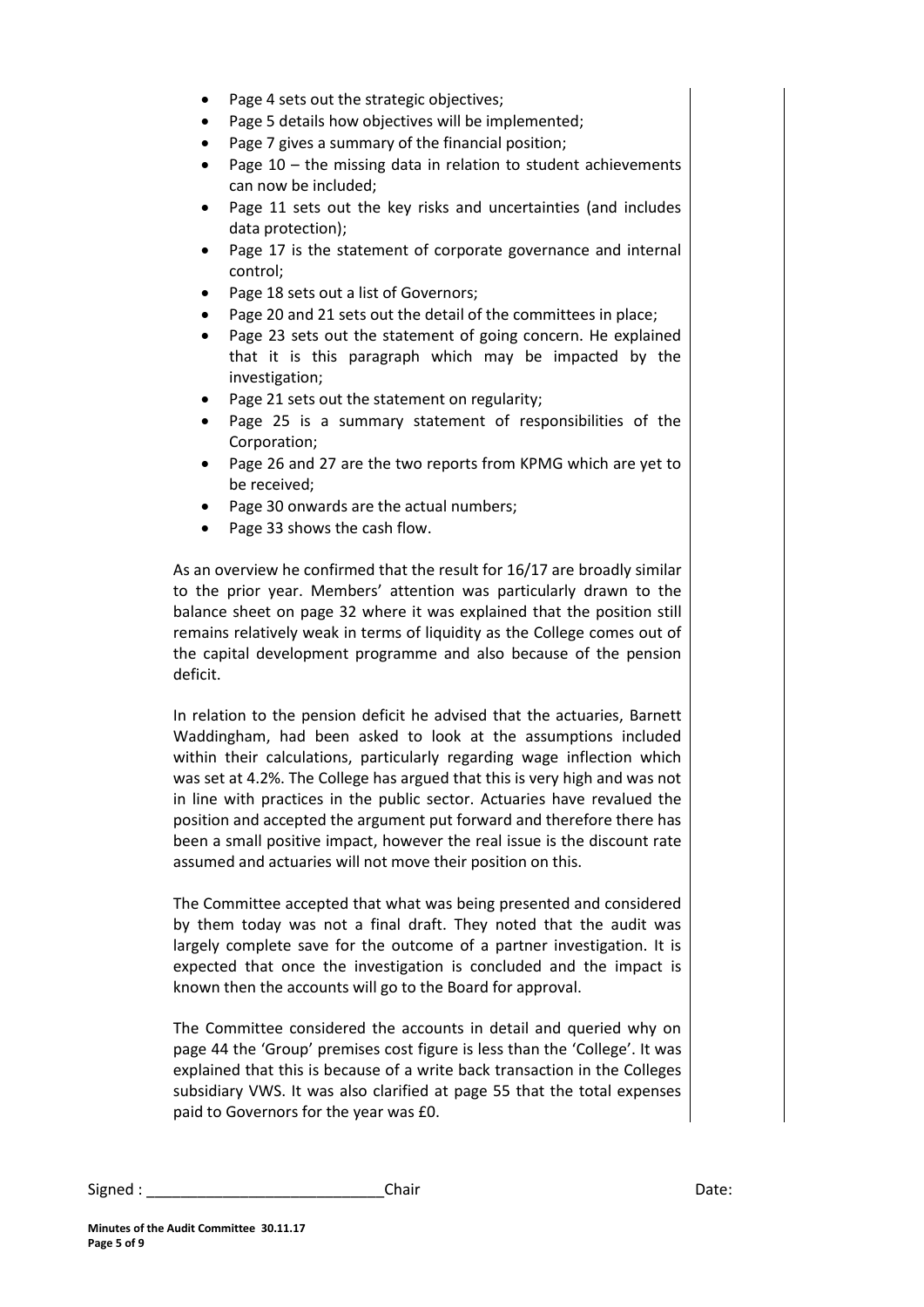AGREED:

a) to note the content of the draft Members Report and draft Financial Statements as presented; and

b) note that these will be updated and presented to the Board for consideration once the outcome of the partner investigation is known.

# **11 AUDIT SERVICES ADDITIONAL NON-AUDIT WORK UNDERTAKEN IN 2016/17**

The Deputy Principal introduced his written report and confirmed that the purpose of this report was to give assurance that, irrespective of any additional work undertaken, auditors remain independent. There have been 3 pieces of additional work undertaken:

- 1) A review of the College's subcontracting arrangements as required under the College Financial Memorandum. This work was commissioned following open competitive tender and was carried out in April of 2017. The work is an annual exercise and will be market tested each year (it was a tendered contract).
- 2) In November 2016 the College commissioned KPMG through the Consultancy One Framework following a further competitive tender to appoint and carry out field work in relation to a whistleblowing investigation under instruction from the ESFA. The College led this work on behalf of a group of six Colleges.
- 3) In June 2016 the College appointed KPMG to provide the field work in relation to the ongoing partner investigation. This followed a request for four quotations from a number of providers active in the market.

Alasdair Coulson provided assurance that KPMG undertake their own internal independence checks and that the works carried out in the year were not done by the same team who audit the Financial Statements.

AGREED: to note the update provided.

# **12 ESFA AUDIT OUTCOMES 2017**

The Deputy Principal provided a verbal update and confirmed that the College this year was selected for an ESF audit in relation to match funded activity. The expectation was that the College would have a final visit in November 2017, however this has now been delayed until January 2018. There is not expected to be any funding impacts as a result of the audit testing works. There were a few points raised which need to be concluded but are mainly centred around publicity requirements. It is simply a matter of getting evidence together of adherence to publicity terms in the contracts. It is not envisaged that there will be a full written report prepared. It was confirmed that an update on this will be given to the Committee at its next update in February 2018.

Dep. Prin. Feb 2018

AGREED: to note the update provided.

Signed : \_\_\_\_\_\_\_\_\_\_\_\_\_\_\_\_\_\_\_\_\_\_\_\_\_\_\_\_Chair Date: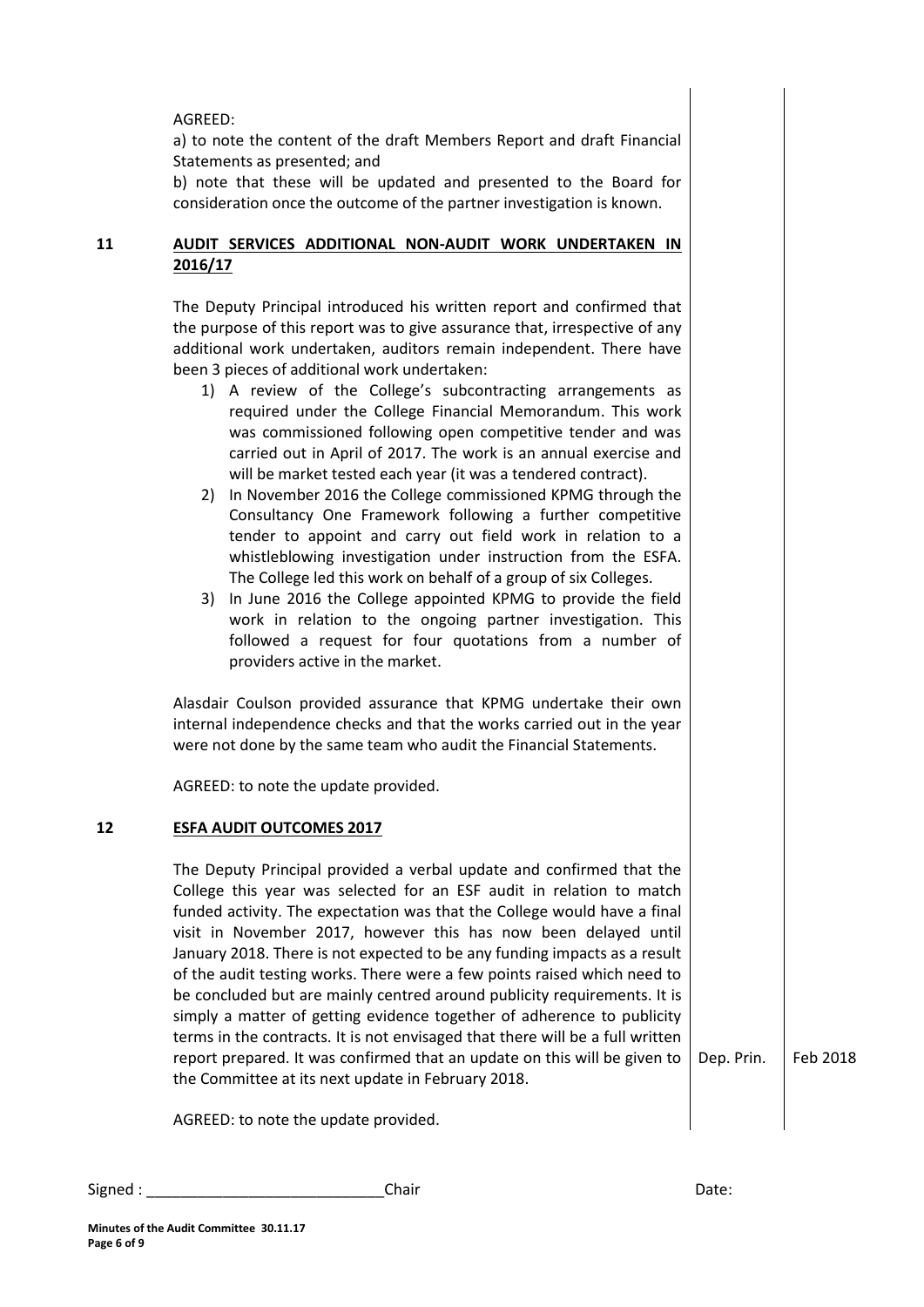#### **13 RISK MANAGEMENT – COLLEGE RISK REGISTER FOR 2017/18**

The Vice Principal: Communications, Engagement and Student Experience introduced her detailed written report and the comprehensive register. She confirmed that the number one priority at the current time is Work Based Learning. The senior team have elevated the residual risk score until there is certainty regarding robust controls in place to mitigate risks. Assurance was given that there is a very comprehensive action plan in place and it is a matter of working through activity on a systematic basis.

Internal auditors are due to look at apprenticeship provision in January. The College may seek to extend the scope of their work to ensure a thorough review.

It was also noted that the outcome of the partner investigation may have an impact upon other risks, for example financial, HR, reputation etc. However, their risks scores have not been changed at this point in time as there are so many unknowns.

AGREED: to note the content of the report provided.

## **14 FRAUD, IRREGULARITY AND WHISTLEBLOWING**

The Deputy Principal introduced his detailed report and confirmed that there were three reactive cases of suspected fraud or irregularity in 2016/17, full details of these were provided in the report. To mitigate such issues happening again it was explained that the partnership team are doing a lot more learner voice and extensive testing to check that the information provided by partners is accurate. The College is, in effect, learning with the benefit of hindsight. Assurance was given that the College remains diligent in terms of known and potential risks.

The Committee were reminded that a subcontractor audit is required by its funders. RSM have been advised that new guidance is to be issued and then the sector will have a three month window within which to carry out the audit work.

AGREED: to note the update provided.

#### **15 AUDIT COMMITTEE ANNUAL REPORT 2016/17 - DRAFT**

The Clerk to the Corporation introduced this item and the Committee considered their report on a paragraph by paragraph basis. It was noted that in relation to section 4 the content to be inserted is still outstanding and will not be available until KPMG have finalised their audit management letter.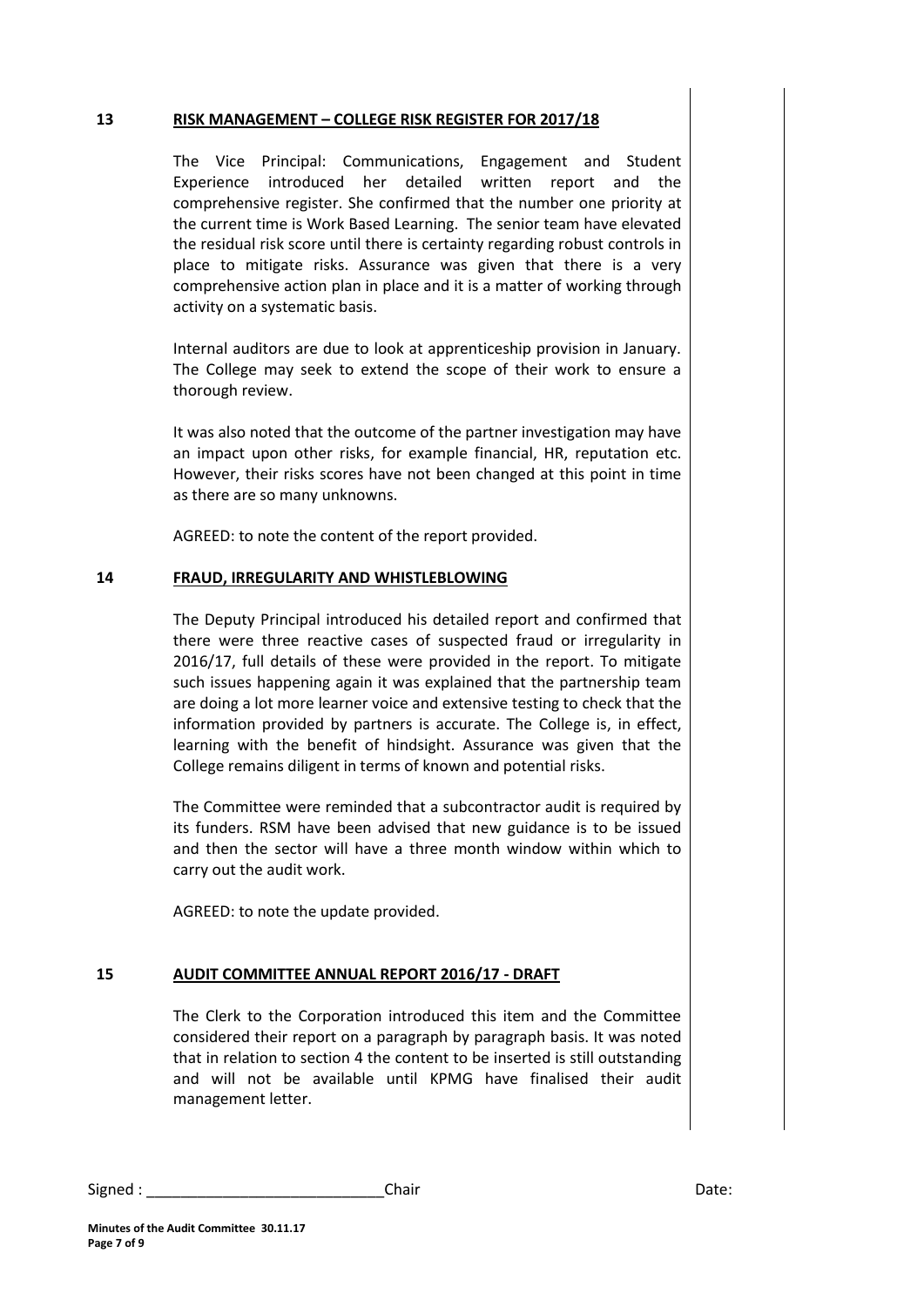In section 9 the Clerk is to update and to confirm that there have been three rather two fraud, irregularity and whistleblowing investigations. Save for these minor changes the Committee were happy to approve the content of the Audit committees report for 2016/17 as presented.

AGREED to approve (subject to finalisation of the Audit Management letter) the Audit Committee Annual report for 2016/17

#### **16 COMMITTEE TERMS OF REFERENCE**

The Clerk introduced this item and confirmed that following advice from external auditors a number of minor amendments should be made. These are highlighted in red. The Committee were happy to put forward the recommendation to the Board that the Terms of Reference be updated as presented.

AGREED to recommend that the board approve the amended terms of Reference.

(Auditors, Gavin Peake and Louise Knott left the meeting at 6.10 pm)

## **17 AUDIT SERVICES CONTRACT EXTENSION OR TENDER**

The Deputy Principal introduced this item and confirmed that the College regularly goes out to tender for both internal and external audit. The contracts for both services are currently on a 3 year basis, however there is the option in each to extend for a further year (3 +1 option).

The Deputy Principal's recommendation to the Committee is to exercise the additional year option on both contracts. He confirmed that the College has a good relationship with both sets of auditors and in his view it was unlikely that cost savings could be achieved as they are pretty similar across the firms that operate in the sector. The Committee all agreed that they had generally found auditors to be very helpful and that they did not see any significant benefit in not exercising the additional year option at this stage.

AGREED: to approve the recommendation that the contract for both internal and external audit services be extended by a further year as provided for in the contract terms.

#### **18 PARTNER INVESTIGATION**

The Committee agreed that they had discussed this fully earlier in the meeting. Regular reports have been brought to the Board and there is a dedicated meeting scheduled to receive an update on this in December. Given this position the Committee simply agreed to note the current challenges and risks.

Signed : \_\_\_\_\_\_\_\_\_\_\_\_\_\_\_\_\_\_\_\_\_\_\_\_\_\_\_\_Chair Date: